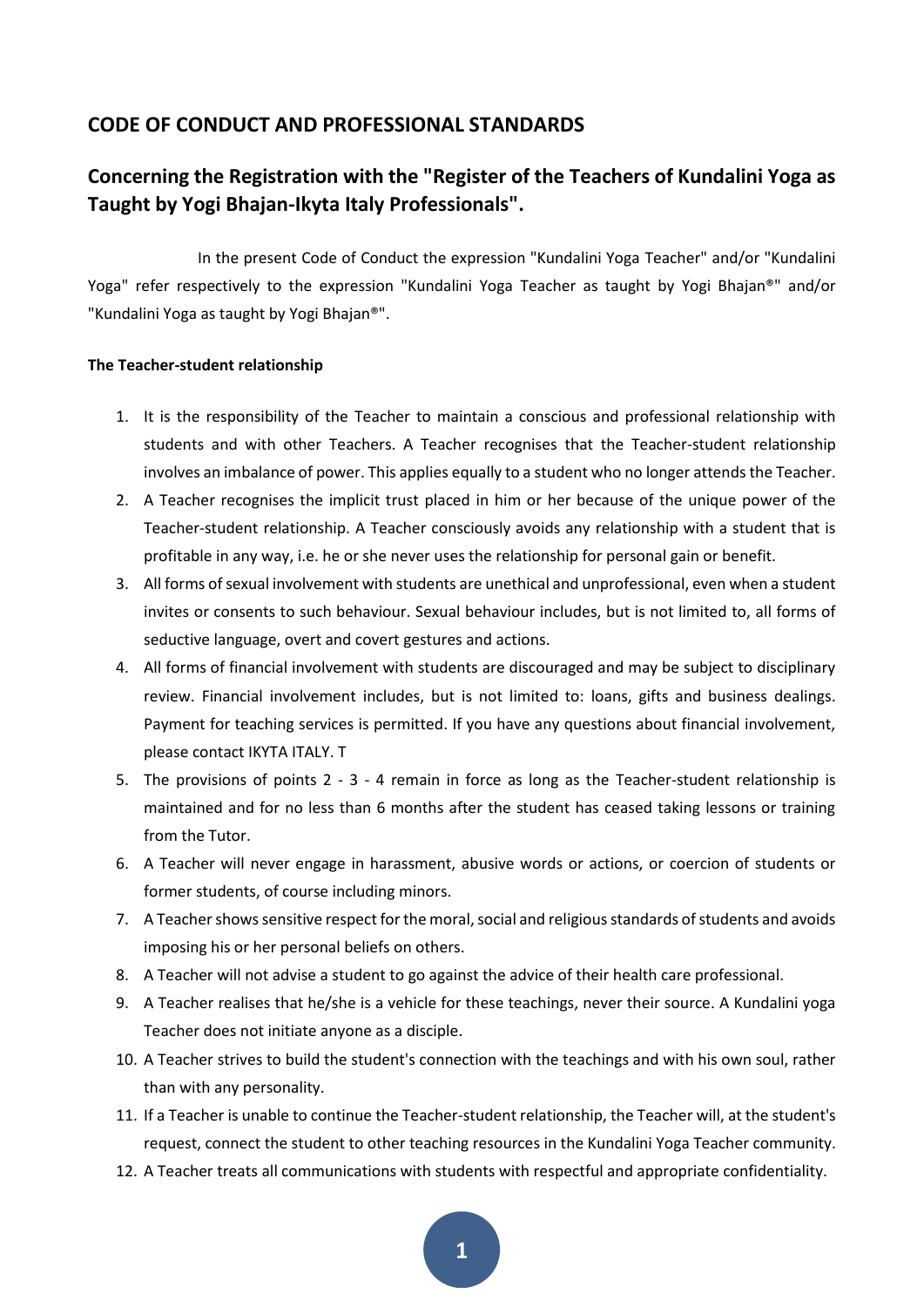# **13. Any behaviour contrary to articles 1 to 12 inclusive shall be subject to disciplinary review by IKYTA ITALIA's autonomous "Ethics and Professionalism" body.**

# **Class structure**

- 1. A Teacher teaches kriyas (which include postures, mantras, meditations or sets) as they were taught by Yogi Bhajan, with the exception of reducing the timing of postures or varying postures when necessary to accommodate the physical limitations of the students.
- 2. A Teacher does not create kriyas (postures, mantras, meditations or sets). A Teacher does not combine teachings or practices from other paths into a kundalini yoga kriya as taught by Yogi Bhajan.
- 3. A Teacher acknowledges that he/she is part of the Golden Chain by starting each class with the Adi Mantra, chanting "Ong Namo Guru Dev Namo" at least 3 times. Each class ends with the song "Long Time Sun" and Long Sat Naams.
- 4. A Teacher is responsible for maintaining the integrity and sacredness of the Yoga Kundalini teachings.
- 5. A Teacher does not exaggerate or misrepresent the benefits of Kundalini Yoga as taught by Yogi Bhajan®.
- 6. In a Kundalini Yoga class, a Teacher wears appropriate, modest and clean clothes. A head covering is strongly recommended.
- 7. A Teacher upholds the yogic law "If you come empty-handed, you will leave empty-handed" by encouraging students to make an offering.

# **Public communications – Advertising**

- 1. These guidelines are designed to support the quality of teaching and to comply with all legal guidelines for the proper representation of our services.
- 2. Communication must be based on the Principle of Transparency, Fairness, Truthfulness.
- 3. IKYTA ITALIA authorises the individual Teacher to refer to the membership.
- 4. A Teacher accurately represents his or her professional qualifications and certifications together with his or her affiliations and/or sponsorship from any association or organisation.
- 5. Advertisements and brochures promoting classes or courses based on the teachings of Yogi Bhajan describe and picture them with accuracy and grace.
- 6. A Teacher will represent himself/herself, IKYTA ITALIA, Yogi Bhajan truthfully and accurately in all public communications. Promotional communications will follow the guidelines set by IKYTA ITALIA, which correctly reflect its mission.
- 7. Promotional communications shall also be sent to IKYTA ITALIA.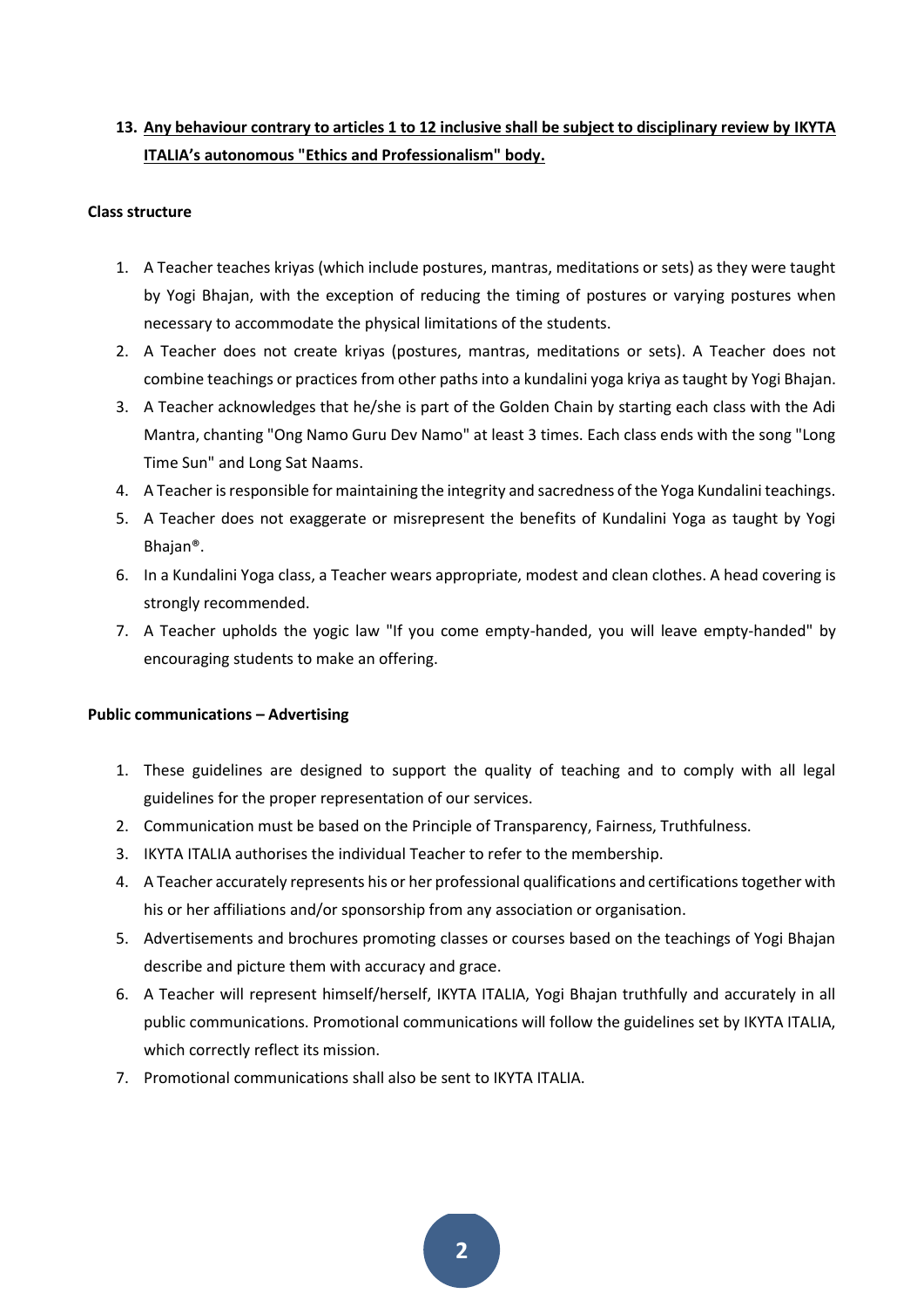## **Teachers in the Community**

- 1. A Teacher supports the service of other Teachers through conscious communication that avoids negativity or undue attribution concerning the efforts of other Teachers.
- 2. A Teacher speaks and acts respectfully, especially with other Kundalini Yoga Teachers, as well as Teachers of other yoga traditions or any other activity pertaining to physical well-being.
- 3. A Teacher does not knowingly solicit students of another Teacher.
- 4. A Teacher builds the unity of the Global Community by embracing diversity, a willingness to collaborate and a commitment to act for the benefit of all.
- 5. A Teacher Member acts as an integral member contributing to national education. He/she acts as a representative of the professional and ethical policies of IKYTA ITALY.
- 6. A Teacher cultivates the ethical integrity of our culture of Teachers by seeking assistance for a Teacher involved in what appears to be a breach of these standards through IKYTA ITALY.
- 7. At all times a Teacher's behaviour represents the purity and integrity that Yogi Bhajan has taught.
- 8. At all times a Teacher will acknowledge the lineage of the Golden Chain and the Teachings with respect and reverence.

## **Professional competence**

- 1. The Teacher recognises and defines the professionalism of the members of the Register as the awareness of the limit, the guarantee of rationality and respect for the ethical and deontological rules in this specification.
- 2. In order to keep the level of the people enrolled in the Register of Kundalini Yoga Teachers high and unquestionable, and so that any user and any term can benefit from it in terms of professionalism, according to the Law 14th January 2013 n. 4, each member grants an express mandate to IKYTA ITALIA to verify the respect and the congruity of the professional and qualitative standards expressed by the present deontological code.
- 3. An autonomous body called "Ethics and Professionalism" is therefore set up within the Board of Directors, included in the Organigram, with the task of ascertaining the constant professional updating and the respect of the code of conduct by the members.
- 4. The same body may, as required by Law No. 4 of 14 January 2013, impose the following sanctions:
	- 1. Invitation to carry out;
	- 2. Formal warning;
	- 3. Suspensions;
	- 4. Exclusion from the Register Termination of Ikyta Italia registration.
- 5. Any Teacher found liable or guilty in a civil or criminal court, by findings of fact or judgment for moral turpitude offence or fraud, or guilty of failing to comply with this code of conduct is subject to discipline by IKYTA ITALY.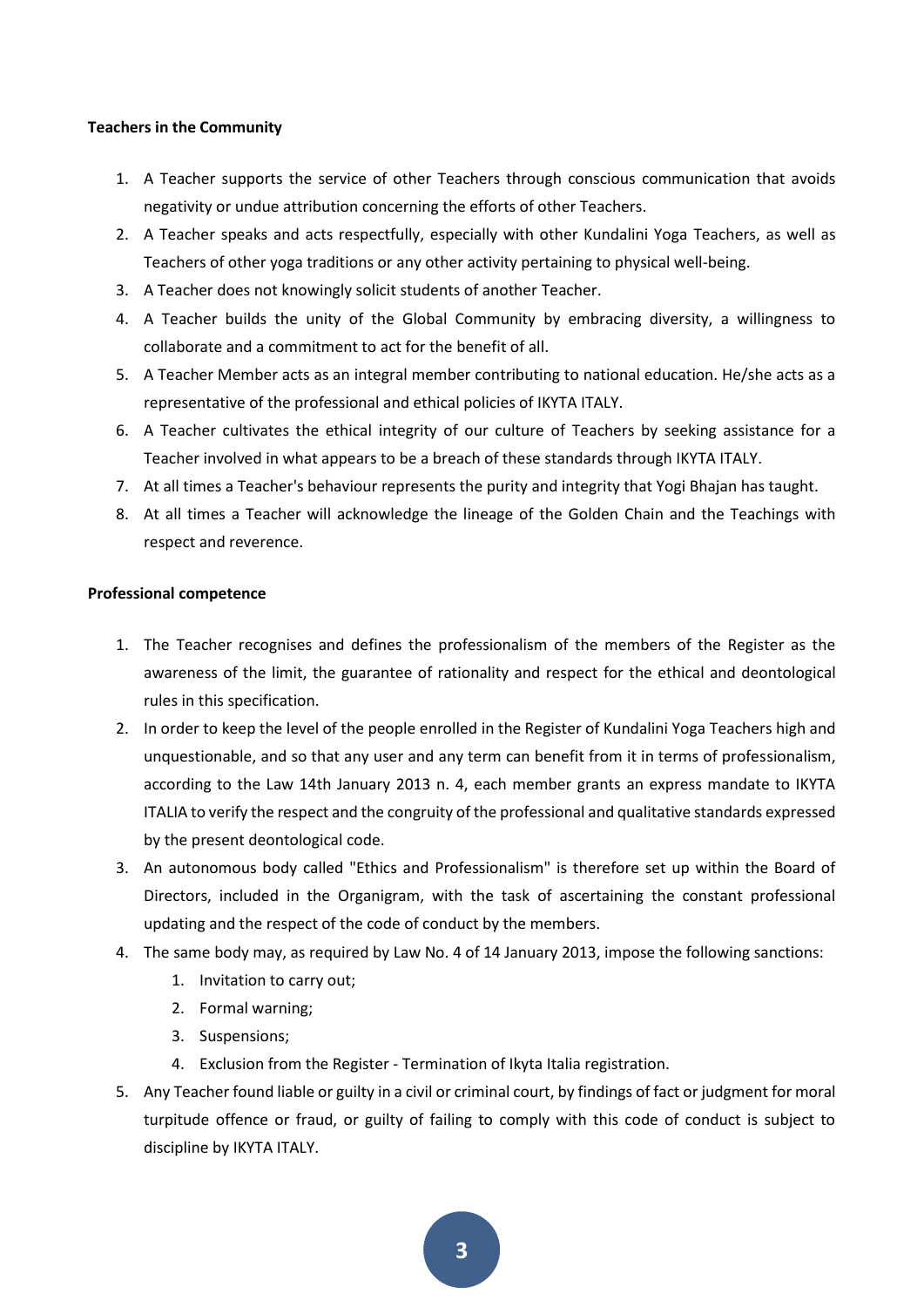- 6. Any Tutor whose actions are against the interests of IKYTA ITALIA or the entities that support its services and which involve breach of fiduciary responsibility (acting or holding in trust) or financial misconduct is subject to discipline by IKYTA ITALIA.
- 7. A Teacher strives to continuously improve his/her professional knowledge and skills. He/she attends refresher courses published or recognised by IKYTA ITALIA for at least 20 hours per year, among which, by way of example but not exhaustive, are included the second level, third level and/or courses presented or recognised by KRI Aquarian Trainer Academy. The individual Teacher must give express communication to IKYTA ITALIA.
- 8. A Teacher is not addicted to alcohol, tobacco or drugs (except for medical purposes). A Teacher does not allow the use of alcohol, tobacco, or drugs in any Kundalini Yoga course, class, or event.
- 9. A Teacher must comply with the norms deriving from the registration in the Italian Register of the Kundalini Yoga Teachers-Ikyta Itali Professionals, including the control according to the law inherent to the Deontological Code and Professional Standards according to the art. 27-bis of the Consumer Code, in accordance with the Legislative Decree 6 September 2005, n. 206.
- 10. A Teacher complies with this Code of Conduct and Professional Standards, contracts and licences with IKYTA ITALIA.

# **A Teacher is responsible for complying with the most up-to-date Code published on the website**

| <b>Signature</b> | Date |
|------------------|------|
|                  |      |

**…………………………….. ……………………**

I, the undersigned.......................................... specifically endorse the clauses set out in the paragraphs:

### **"Teacher-Student Relationship".**

**[www.ikytaitalia.org](http://www.ikytaitalia.org/)**

## Art. 1 - Recognition of Teacher/student imbalance.

#### Art. 2 - Profitable relationship with the student.

- Art. 3 Non-ethical sexual involvement with student.
- Art. 4 Non-financial involvement with student.
- Art. 6 Harassment, abusive actions, coercion of students and former students.
- Art. 8 Antithesis health worker.
- Art.12 Confidentiality of communications.
- Art.13 Disciplinary Review.
- **"Class Structure"**
- Art. 1 Kriya Authenticity.
- Art. 2 No variation and/or integration of Kriya with other techniques.
- Art. 4 Integrity and sacredness of the teachings.

## Art. 5 - Benefits of Kundalini Yoga.

### **"Public Communications – Advertising"**

- Art. 2 Principle of Transparency, Correctness, Truthfulness of information.
- Art. 6 Truthful and appropriate representation of oneself, IKYTA ITALY and Yogi Bhajan.
- Art. 7 Sending promotional communications to Ikyta Italia.

#### **"Teachers in the Communities"**

- Art. 1 Support and representation of other Teachers.
- Art. 2 Respect for other Yoga traditions or any other activity related to physical well-being.
- Art. 3 Conscious respect of students of other Teachers.
- Art. 4 Diversity, willingness, collaboration and commitment.
- Art. 6 Ethical integrity and seeking assistance for Teachers for alleged violations of the code of ethics.